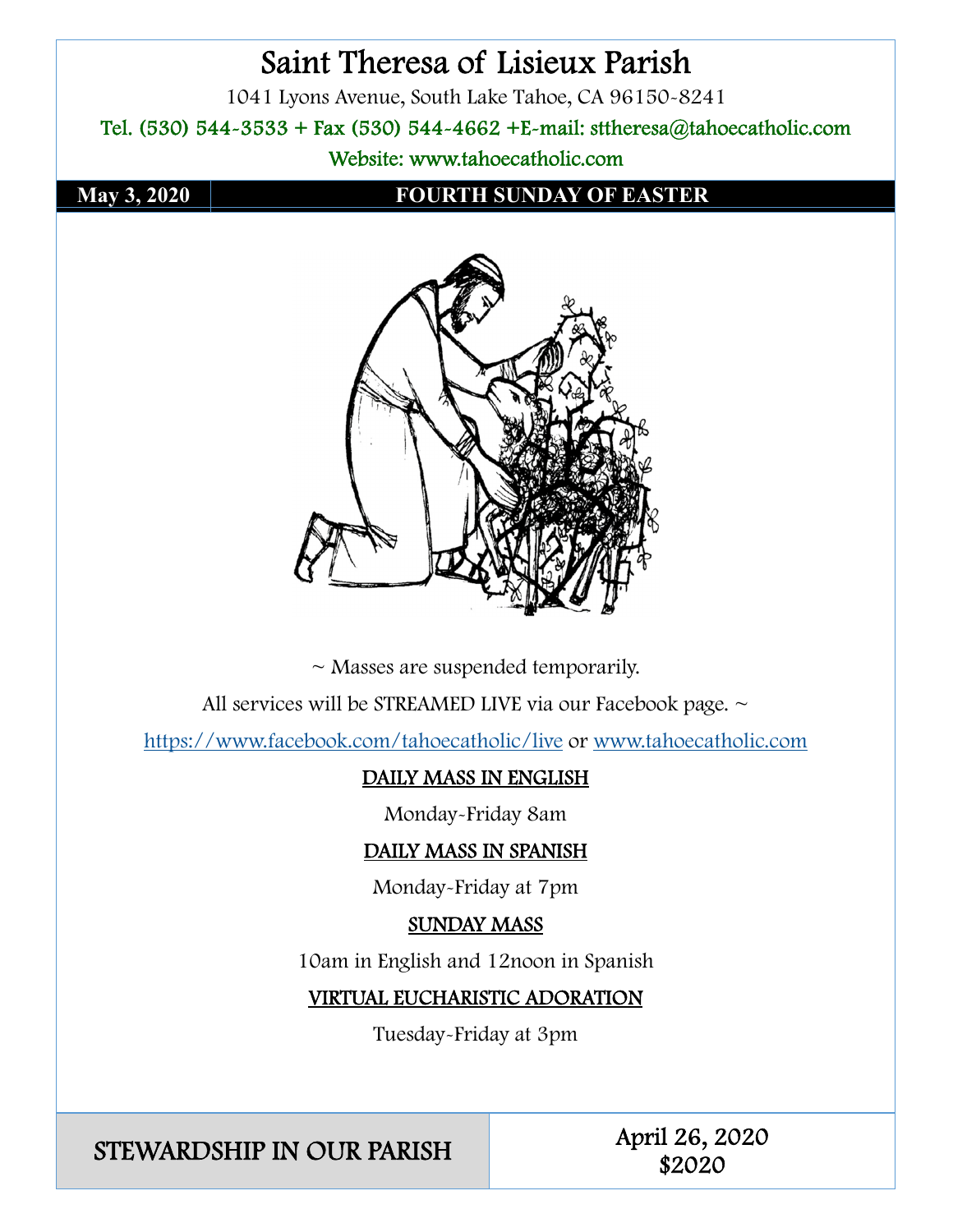#### THE POPE'S PRAYER INTENTIONS FOR 2020

https://www.popesprayer.va/wp-content/uploads/2019/02/THE-HOLY-FATHERS-PRAYER-INTENTIONS-2020-ENG2.pdf APRIL | Universal prayer intention - Freedom from Addiction

*We pray that those suffering from addiction may be helped and accompanied.* 

## THE GREATEST EVENT OF YOUR LIFE "You must reform and be baptized." —Acts 2:38

Peter, on whom "tongues as of fire" had just descended (see Acts 2:3), preached at the first Christian Pentecost. In the power of the Holy Spirit, Peter witnessed for the crucified and risen Christ. Peter invited the thousands of people who heard his message to receive the Holy Spirit by being baptized. "Those who accepted his message were baptized; some three thousand were added that day" (Acts 2:41).

Philip was sent by the Holy Spirit to proclaim Jesus to the Ethiopian eunuch (Acts 8:29, 35). Then "Philip went down into the water with the eunuch and baptized him" (Acts 8:38).

Peter was sent by the Holy Spirit (Acts 10:19) to the home of the centurion, Cornelius. Peter proclaimed the forgiveness of sins through Jesus, the "Judge of the living and the dead" (Acts 10:42). Then "the Holy Spirit descended upon all" (Acts 10:44). "Peter put the question at that point: 'What can stop these people who have received the Holy Spirit, even as we have, from being baptized with water?' So he gave orders that they be baptized in the name of Jesus Christ" (Acts 10:46-48).

After the Lord freed Paul from prison through an earthquake, Paul and Silas prevented the Philippian jailer from committing suicide. Then they went to the jailer's home and "proceeded to announce the word of God to him and to everyone in his house. At that late hour of the night he took them in and...then he and his whole household were baptized" (Acts 16:32, 33).

We began the Easter season by renewing our baptismal promises. What difference has that renewal made in our lives? Baptism is the most important event of our lives. It is our entry in the life of Jesus. Live your Baptism fully.

*Prayer: Father, may I live the "radical newness" of my Baptism (Lay Members of Christ's Faithful People, Pope St. John Paul II, 10).* 

*Promise: "I came that they might have life." —Jn 10:10 Praise: "He has been raised, exactly as He promised" (Mt 28:6).* 

*hƩps://www.presentaƟonministries.com/series/obob/obob‐2020‐5‐3‐en* 

## SEND-OFF

"Then, after they had fasted and prayed, they imposed hands on them and sent them off." -Acts 13:3

When the early Church gathered for prayer, they did something before and something after. They fasted before praying. This freed them, "releasing those bound unjustly, untying the thongs of the yoke" (Is 58:6). They were free to hear the voice of God, pray the prayer of faith, go up prayer-mountain, and move the mountains of the evil one (Mt 17:20-21). After they prayed, it was not that the people just went off; rather, they were sent off (Acts 13:3).

The assembly at prayer should be a launching pad, shooting Spirit-filled, empowered, commissioned believers into the world. Propelled by the community's prayer and fasting, we rescue people from the kingdom of darkness into the kingdom of light (Col 1:13) and attack the gates of hell that cannot prevail against us (Mt 16:18).

The Catholic Church has traditionally emphasized fasting, praying, and sending. Before receiving Holy Communion, we are to fast for at least an hour. I recommend we fast for a significantly longer period of time. After Holy Communion, we are sent out with the final blessing. This is what the word "Mass" means: "sent." Fasting, praying, and sending launched the first missionary journey, and will certainly begin the final one. *Prayer: Father, during this Easter time, launch me into full-time missionary work.* 

*Promise: "The Father Who sent Me has commanded Me what to say and how to speak." —Jn 12:49 Praise: Thomas' jail ministry grew out of prayer at his parish.* 

*hƩps://www.presentaƟonministries.com/series/obob/obob‐2020‐5‐6‐en*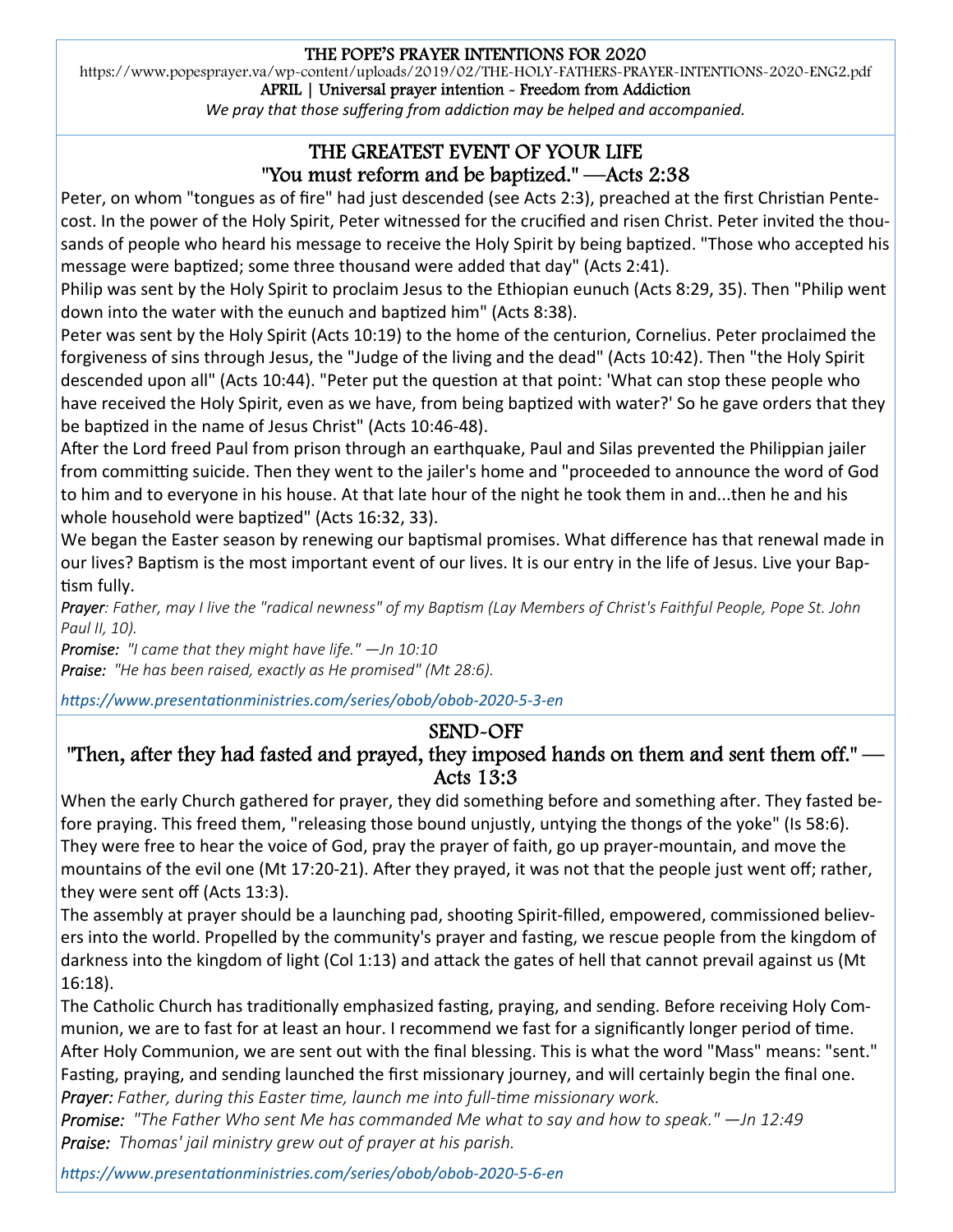## CLUED IN TO THE SPIRIT

## "As I began to address them the Holy Spirit came upon them." —Acts 11:15

Peter, a Christian and a Jew, took the unprecedented step of entering the house of a Gentile, Cornelius (Acts 10:25). GenƟles, that is, non-Jews, were excluded from the company of Jews. However, the Holy Spirit made it crystal-clear to Peter that he was to enter Cornelius' house (Acts 11:5ff; 11:12).

The Spirit hadn't yet instructed Peter what to say to the assembled Gentiles. So Peter "proceeded to address them" with a standard witness to the risen Lord (Acts 10:34ff). Then Peter brought up the subject of sin (Acts 10:43). Based on his previous preaching in Acts, it's quite possible that Peter's next words would have involved accountability for sin and the need for deep repentance. Theologically this makes good sense, but the Holy Spirit had a different subject in mind, for the Spirit took over from Peter. "Peter had not finished these words" about forgiveness of sins "when the Holy Spirit descended upon all who were listening to Peter's message" (Acts 10:44). Although Peter's Jewish Christian companions were surprised at this turn of events (Acts 10:45), Peter followed "the Spirit's lead" perfectly (Gal 5:25). Rather than trying to take the floor back from the Holy Spirit and finish his sermon, Peter "gave orders that they be baptized in the name of Jesus Christ" (Acts 10:48).

Let us hear the voice of Jesus (Jn 10:16) and thereby learn the voice of the Spirit. The Holy Spirit knows exactly what is the right word at the right time (see e.g. 1 Cor 2:10ff). Like Peter, let us "live by the Spirit" and "follow the Spirit's lead" (Gal 5:25).

*Prayer: Father, I will serve You not by my own intelligence or wisdom, but by Your Spirit (Zec 4:6). Promise: "I am the Good Shepherd. I know My sheep and My sheep know Me." —Jn 10:14 Praise: Mary and Louis have six children and are home‐schooling them, teaching them the Catholic faith in love and truth.* 

*hƩps://www.presentaƟonministries.com/series/obob/obob‐2020‐5‐4‐en* 

## MIDDLE MANAGEMENT

## "My sheep hear My voice. I know them, and they follow Me. I give them eternal life." —John 10:27-28

been at work, and many things have already deeply influenced that person. We need to enter into that conversation and that life so as to fit into God's plan. Thus, Barnabas walked into Antioch and immediately picked up on what the Lord was doing. "On his arrival [Barnabas] rejoiced to see the evidence of God's favor. He encouraged them all to remain firm in their commitment to the Lord" (Acts 11:23). "Thereby large numbers were added to the Lord" (Acts 11:24).

Barnabas' key to success was his relationship with the Lord. When we live by faith the life in the Holy Spirit, we: hear God's voice (Jn 10:27),

- consistently are at the right place at the right time,
- treat people gently, thus neither breaking a bruised reed nor quenching a smoldering wick (Is 42:3),
- don't "put our feet into our mouths" so often,
- don't get in God's way,
- don't hurt people by trying to help them,
- don't fall into the trap of becoming co-dependent and enabling others to act irresponsibly, and
- are catalysts effecting the reception to a chain reaction of God's graces.

The Lord alone knows what He is getting us into. He will guide us to be, say, and do our part of His plan for us and others. Listen to Jesus. Live in Jesus. Then truly love others.

*Prayer: Father, may I never be used by Satan. May I not recognize Satan's voice (Jn 10:5). Promise: "No one shall snatch [My sheep] out of My hand." —Jn 10:28*  **Praise:** Getting rid of his credit cards, Robert's faith in the providence of God then grew.

*hƩps://www.presentaƟonministries.com/series/obob/obob‐2020‐5‐5‐en*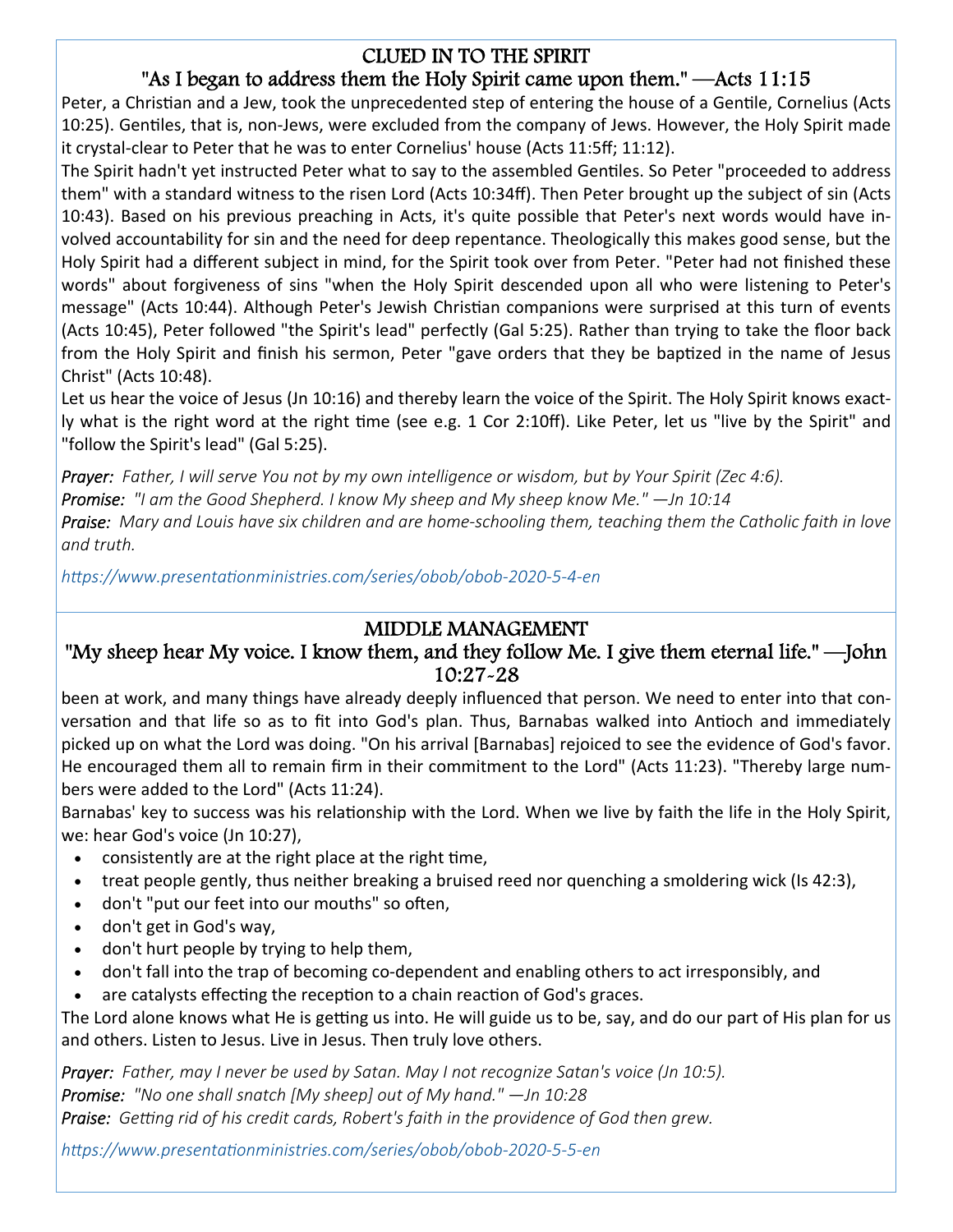## A HEELING MASS?

# "He who partook of bread with Me has raised his heel against Me." —John 13:18

In the time of Jesus, showing the bottom of your foot to someone was a sign of contempt toward them. Judas, in betraying Jesus, no longer considered Jesus his Master. Judas had committed to the service of new masters, the Sanhedrin. "No man can serve two masters. He will ... be attentive to one and despise the other" (Mt 6:24). Therefore, Judas despised Jesus. By eating the Last Supper with Jesus, Judas showed the greatest contempt for Him (Ps 41:10), even if he outwardly appeared sociable.

When you break bread with Jesus at Mass, are you coming to serve Jesus as your Master? Do you have His interests in mind? Are you listening for a message from Him? (Jn 13:16) Or do you come to Mass while serving someone else, such as yourself? If you are serving anyone else but Jesus, you'll eventually love them and despise Him (Mt 6:24). Others may see your Mass attendance as respectful, but that's not what Jesus sees. He may see the bottom of your foot raised against Him in contempt (Jn 13:18).

How do you spend your prime time? Your answer tells you what you serve. If the answer is not Jesus and His interests, repent now. Give up all that you have to gain Jesus as your Treasure and your Master (Mt 13:44). When you humble yourself and accept Jesus as your Master, Lord, and Savior, you paradoxically discover who you are (Mt 10:39). "Once you know all these things, blest will you be if you put them into practice" (Jn 13:17).

*Prayer: Father, I will live no longer for myself but for Jesus (2 Cor 5:15). Help me to love Jesus in the Mass ever more deeply.* 

*Promise: "Through all generations my mouth shall proclaim Your faithfulness." —Ps 89:2 Praise: Explaining the Eucharist to his children made Carl more in awe of Jesus' Real Presence in Holy Commun‐ ion.* 

*hƩps://www.presentaƟonministries.com/series/obob/obob‐2020‐5‐7‐en* 

#### THE UNTROUBLED ARE IN TROUBLE "Do not let your hearts be troubled." —John 14:1

Shortly after Jesus commanded His apostles not to be troubled, He was in agony. He prayed so fervently that "His sweat became like drops of blood falling to the ground" (Lk 22:44). To be untroubled does not mean not to be in trouble. Jesus was in trouble with the authorities because of His obedience to His Father. To be untroubled does not mean to be without fear or agony. Jesus' heart was broken. To be untroubled does mean to have faith in our heavenly Father and thereby to have a peace beyond understanding (Phil 4:7).

To be untroubled means to rest in living God's will. To be untroubled means to avoid letting our troubles pressure us into committing sin. Paradoxically, to be untroubled means to be in trouble with the world, for in doing God's will we oppose the ways of the world. To be untroubled can mean even to be persecuted with all the fear and distress that comes with persecution. In summary, to be untroubled means to have the faith to accept the grace to do God's will, resist the temptations to sin, get in trouble with the world, and even deserve persecution.

To be untroubled means to carry our daily crosses. "The message of the cross is complete absurdity to those who are headed for ruin, but to us who are experiencing salvation it is the power of God" (1 Cor 1:18).

#### *Prayer: Father, make me a troublemaker by Your standards.*

*Promise: "God raised Him from the dead, and for many days thereafter Jesus appeared to those who had come up with Him from Galilee to Jerusalem. These are His witnesses now before the people." —Acts 13:30‐31 Praise: Joseph is learning to pray always. Every day he prays that he will be guided by the Holy Spirit.* 

*hƩps://www.presentaƟonministries.com/series/obob/obob‐2020‐5‐1‐en*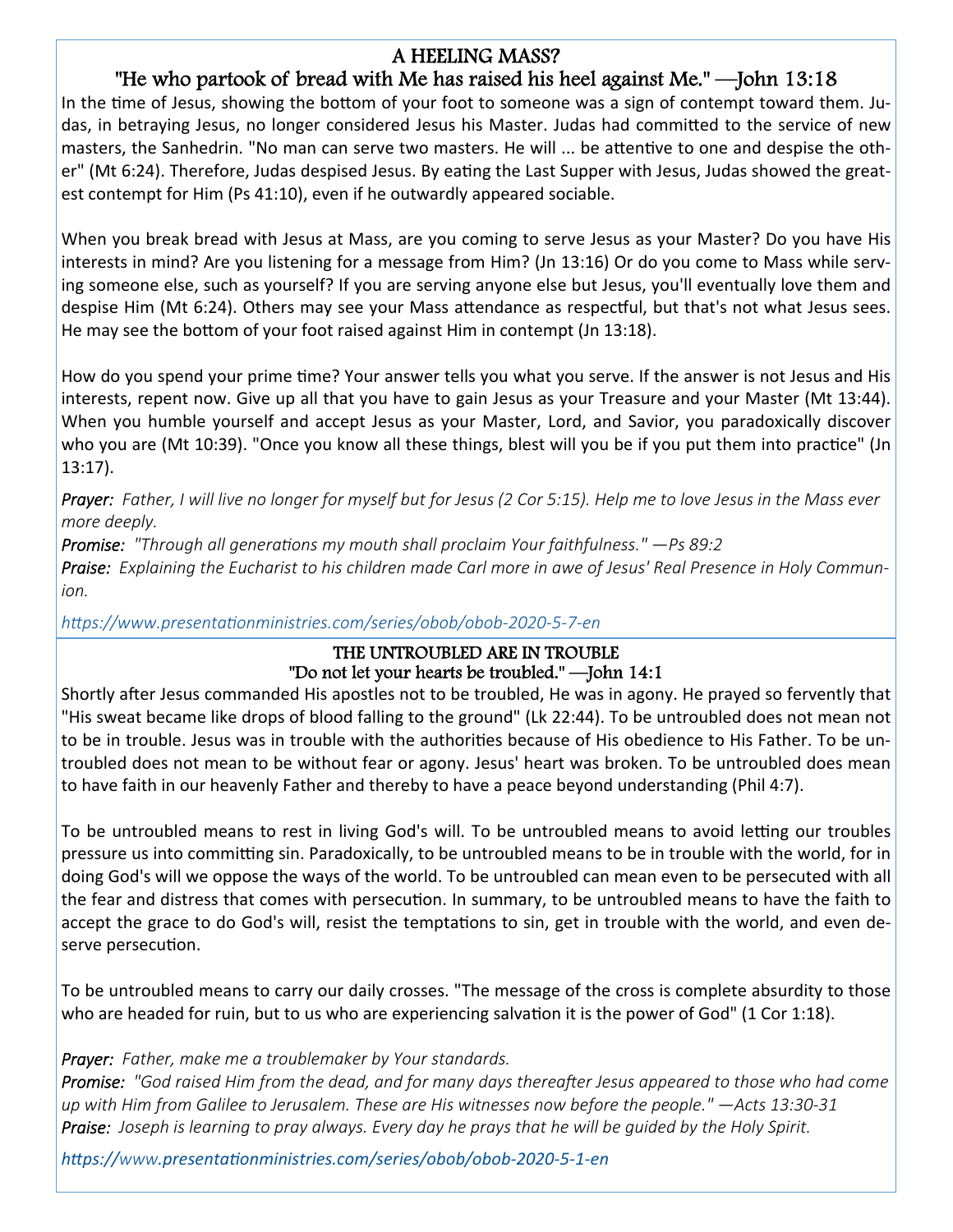#### WHAT'S THE SMOKE FOR?

#### Dear Johan,

#### I saw a young woman with crosses as earrings and at least a dozen rosaries and several pectoral crosses around her neck. I was appalled. It seems to me that the cross is the most important symbol of Christianity. How dare she mock it so?

#### *Gentle reader,*

I must have seen the same woman recently, or else this has become an unhappy trend.

Your question reminds me of a scene that played out many years ago. My younger brother came home from university with a small silver crucifix dangling from his ear. Without saying a word, my mom walked over to him and took it (read: yanked it) out of his ear. To this day I am not sure what displeased my mom the most: the fact that he had his ear pierced or the fact that he wore a cross as an earring.

The cross is the most recognizable symbol of Christianity. However, as is the case with many things we now take for granted, it has not always been thus. It took a while before the cross and especially the crucifix or any other depictions of Christ, Mary, and the saints were accepted. Two factors were at play.

First, early Christians displayed a general timidity toward imagery at best and engaged in the occasional fullfledged period of iconoclasm at worst. It was not until the Second Council of Nicea (787) that matters were settled once and for all. After tumultuous debates, this council not only denounced iconoclasm but it also called for the depictions of Christ, Mary, and the saints with the admonition that when one adores an image one really adores the one represented by the image.

Second, the death of Jesus on the cross was neither expected by his followers nor was it readily embraced. Death by crucifixion was one of the worst condemnations. Roman citizens, for example, could not be punished by crucifixion. In a sense, the cross was experienced as a scandal and an embarrassment. So they concentrated on the resurrection, rather than on the death of Jesus.

Gradually the Christian community came to embrace the scandal of the cross as the mystery of salvation. And by the early third century the cross had become closely associated with Christianity. Clement of Alexandria (150–ca. 215) referred to the cross as τὸ κυριακὸν σημεῖον or the Lord's sign. And according to Tertullian (160–220) Christians are crucis religiosi or devotees of the cross.

Today the cross is ubiquitous and it is undoubtedly the most recognizable symbol in the entire world. We top our church steeples with crosses. We hang crosses in our homes, in our cars, and around our necks. We even tattoo crosses on our bodies. Most often this is done in good faith and in good taste. Sometimes it is done in a misguided attempt at unfortunate fashion. In some rare and regrettable instances the cross is intentionally desecrated.

Although I can understand why the sight of the young woman may have given you cause for concern, let's take consolation in the fact that by the cross we have been saved and nothing can take that away, not even ill-advised use or malicious abuse.

© 2015 Order of Saint Benedict, Collegeville, Minnesota. Excerpted from *What's the Smoke For? And Other Burning Questions about the Liturgy* by Johan van Parys © 2014 Order of Saint Benedict, published by Liturgical Press, www.litpress.org. Used by permission.

# ARE YOU FORMED?

THE CATHOLIC FAITH ON OIMARD.

Free! Sign up on your computer and/or download the app. Go to *FORMED.ORG* 

Use this Parish code: *QKK7X3 (All capital) or URL: sainttheresasouthlaketahoe.formed.org FORMED is a sub*scription service offering access to thousands of studies, films, audios, and ebooks. Discover great digital media from over 40 of the best Catholic content producers including the Augustine Institute, Ignatius Press, the USCCB, Catholic Answers, EWTN, St. Paul Center, Marian Press, Sophia Press, Knights of Columbus, FOCUS, and many more. Through its online platform and free mobile apps for iOS and Android, FORMED has helped individuals and communities know, love, and share their Catholic faith. Enjoy!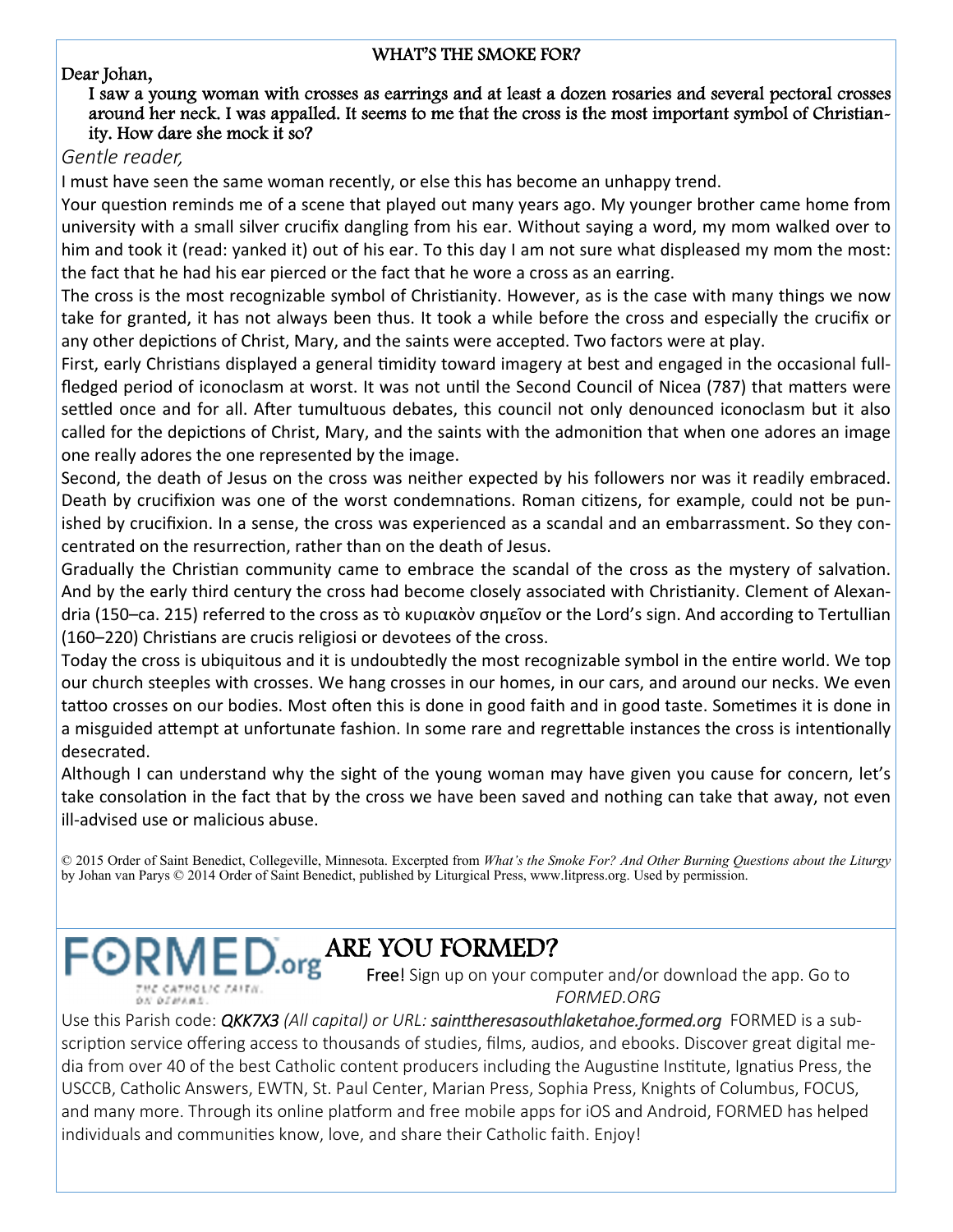# SAINTS PHILIP AND JAMES, APOSTLES May 3

Call Philip the gospel's "Answer Man." "Can anything good come out of Nazareth?" Nathaniel asked Philip, who had proclaimed Jesus "the one about whom Moses wrote in the law, and also the prophets" (John 1:45). Jesus asked Philip, "Where can we buy enough food for them to eat?" (John 6:5). Greeks brought Philip their request: "We would like to see Jesus" (John 12:21). Philip's answer to each question: bring people to Jesus! At the Last Supper, finally, Philip had a request of his own: "Show us the Father!" (John 14:8). Jesus had three last questions for Philip: "You still don't know me? How can you ask that? Don't you believe?" And an answer: "I am in the Father and the Father is in me" (John 14:10). Today's James is not John's brother, Zebedee's son, but, tradition says, author of the New Testament Letter of James, who died praying for his murderers in Jesus' words: "Forgive them, for they know not what they do." Few historical details for either saint, but lessons aplenty: Bring every question we have and everybody we meet to Jesus; be, as James' letter challenges, "doers of the word and not hearers only" (James 1:22).

*—Peter Scagnelli, Copyright © J. S. Paluch Co.* 

# IN NEED OF A SHEPHERD

For a while it was very fashionable to own pigs as pets. The publicity surrounding these creatures informed us that they were—contrary to their popular image—very clean animals, and also quite smart. Sad to say, sheep will most likely never enjoy this sort of domestic vogue. They are neither clean nor smart and are largely defenseless when left on their own, even in large numbers. The biblical image of us as the flock of sheep is not a particularly flattering one. Sheep without a shepherd are truly sad, because they most likely will perish either from their inability to fend for themselves or from their lack of defenses against predators. Placing ourselves in the heart of this unflattering image can reinforce our faith. Until we come to a profound realization of how much we need a shepherd, we cannot appreciate how deeply blessed we are to have been given a Shepherd, one who laid down his life for us and was raised to life eternal in the Spirit, so he might guide us and we might follow him in faith forever.

## READINGS FOR THE WEEK

Monday: Acts 11:1-18; Ps 42:2-3; 43:3, 4; Jn 10:11-18 Tuesday: Acts 11:19-26; Ps 87:1b-7; Jn 10:22-30 Wednesday: Acts 12:24 — 13:5a; Ps 67:2-3, 5, 6, 8; Jn 12:44-50 Thursday: Acts 13:13-25; Ps 89:2-3, 21-22, 25, 27; Jn 13:16-20 Friday: Acts 13:26-33; Ps 2:6-11ab; Jn 14:1-6 Saturday: Acts 13:44-52; Ps 98:1-4; Jn 14:7-14 Sunday: Acts 6:1-7; Ps 33:1-2, 4-5, 18-19; 1 Pt 2:4-9; Jn 14:1-12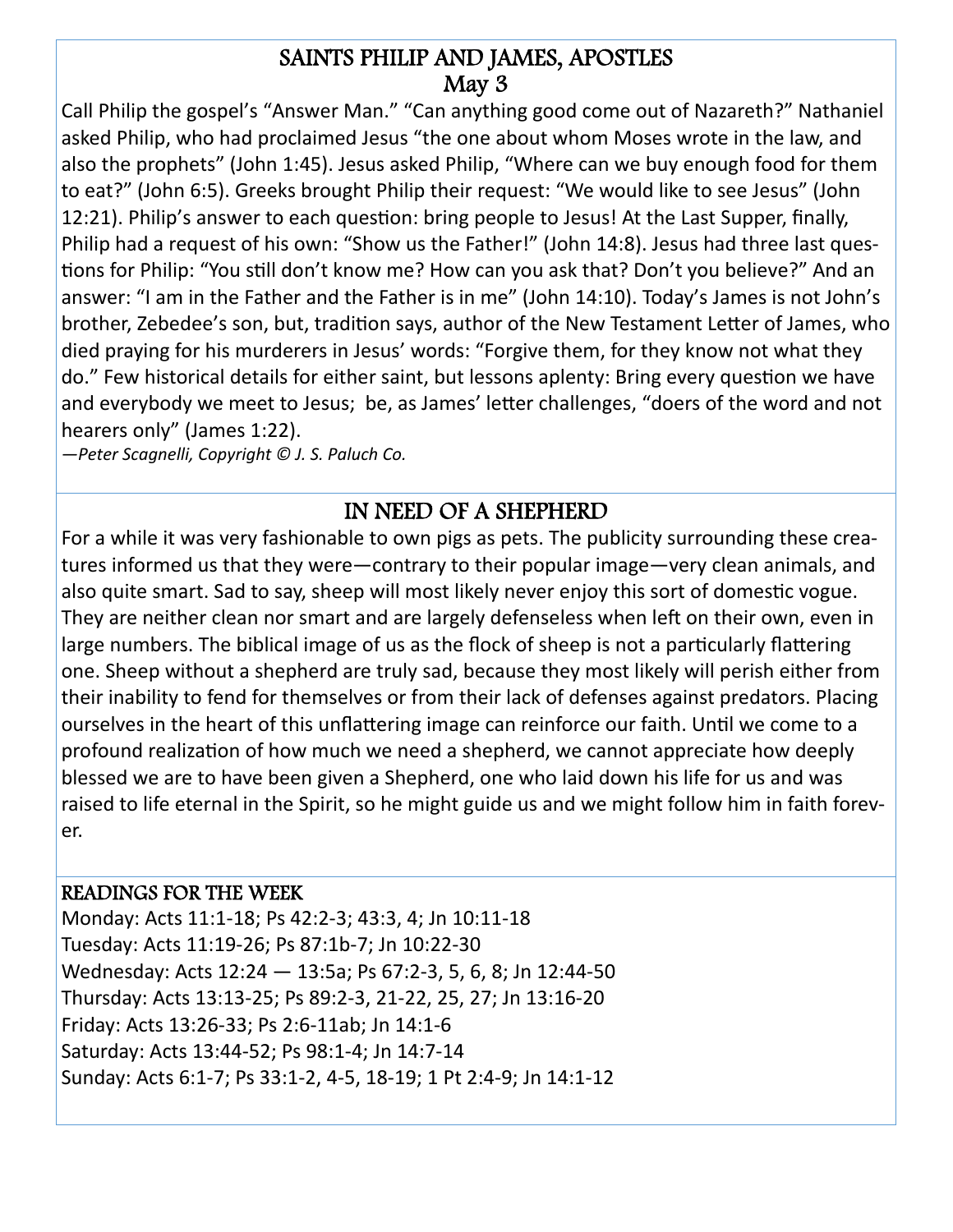# Parroquia Santa Teresita del Niño Jesús

1041 Lyons Avenue|South Lake Tahoe| CA 96150-8241 Tel. (530) 544-3533 + Fax (530) 544-4662 +E-mail: sttheresa@tahoecatholic.com Website: www.tahoecatholic.com

**3 DE MAYO DE 2020 | CUARTO DOMINGO DE PASCUA** 



~ Las Misas están suspendidas temporalmente. Sin embargo, todos los servicios se están transmitiendo EN VIVO a través de nuestra página de

> Facebook.  $\sim$ https://www.facebook.com/tahoecatholic/live o www.tahoecatholic.com

# MISA DIARIA EN INGLÉS:

Lunes a viernes de 8 a.m.

# MISA DIARIA EN ESPAÑOL:

De lunes a viernes a las 7 p.m.

# MISAS DOMINICALES:

10am en inglés y 12 mediodía en español

# ADORACIÓN EUCARÍSTICA VIRTUAL:

De martes a viernes a las 3 p.m.

¡GRACIAS POR SU GENEROSIDAD!

26 de abril \$2,020.00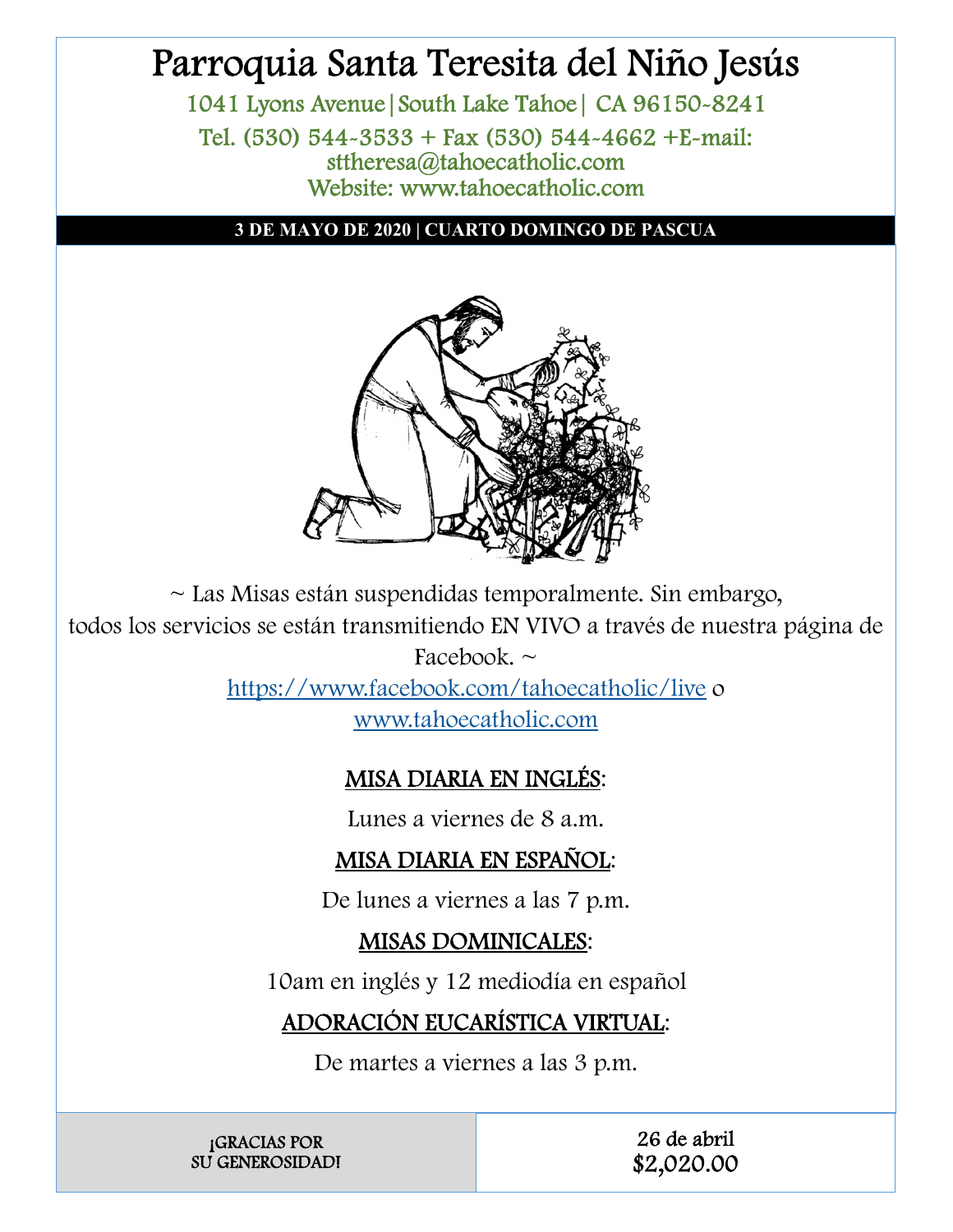#### CAMINANDO POR TERRITORIO DESCONOCIDO "El Señor es mi pastor, nada me puede faltar" (Salmos 23:1).

Pocos de nosotros hemos pastoreado, esquilado, o sacrificado una oveja. Así que no tenemos la experiencia para entender la imagen del Buen Pastor. Sin embargo, muchas personas se sienten fascinadas con esta imagen. Tal vez sepan instintivamente la necesidad profunda y convincente de la persona de ser pastoreada.

Una de las principales tareas de un pastor es guiar a las ovejas. Si estamos en el camino a la vida eterna, estamos en un camino áspero y estrecho (Mt 7:14). Estamos viajando a través de territorio desconocido ocupado por una "generación perversa" (Hch 2:40), una verdadera "cultura de muerte". Mientras caminamos a través de "oscuras quebradas" (Sal 23:4), sufrimos injustamente insultos y persecuciones (ver 1 Pe 2:21, 23). Estamos en peligro de ser robados, sacrificados y destruidos (Jn 10:10).

Es como si estuviéramos caminando a través de un campo minado. Nuestro próximo paso puede detonar una explosión en nuestras familias, matrimonios, trabajo, salud, etc. No podemos ver las minas debajo de la superficie. Necesitamos orientación desesperadamente. Necesitamos un pastor; y que sea bueno. Jesús dice: "Yo soy el Buen Pastor. El Buen Pastor da Su vida por las ovejas" (Jn 10:11).

*Oración: Jesús, mi Buen Pastor, que pueda oir Tu voz y seguirte a Ti (Jn 10:3). Promesa: "Gracias a sus llagas, ustedes fueron curados" (1 Pe 2:24). Alabanza: Gloria a Ti, Buen Pastor. Confiamos, adoramos, glorificamos, y te veneramos, nuestro Salvador y Dios* 

*hƩps://www.presentaƟonministries.com/series/obob/obob‐2017‐5‐7‐es* 

#### MURIÓ POR NOSOTROS

## "Yo soy el Buen Pastor. El Buen Pastor da Su vida por las ovejas" (Juan 10:11).

Jesús, el Buen Pastor, vino para que nosotros tengamos vida, "en abundancia" (ver Jn 10:10). Paradójicamente, esa vida es conferida mediante la muerte (ver Jn 12:24). Para dar vida a sus ovejas, Jesús el buen Pastor, dio su vida por las ovejas (Jn 10:11, 15, 17). "No hay amor más grande que dar la vida por los amigos" (Jn 15:13). "Diİcilmente se encuentra alguien que dé su vida por un hombre justo; tal vez alguno sea capaz de morir por un bienhechor. Pero la prueba de que Dios nos ama es que Cristo murió por nosotros cuando todavía éramos pecadores" (Rom 5:7-8).

Nosotros los que somos beneficiarios de su "muerte", no podemos dejar de hacernos la siguiente pregunta: "¿Con qué pagaré al Señor todo el bien que me hizo?" (Sal 116:12) "Y Él murió por todos, a fin de que los que viven no vivan más para sí mismos, sino para Aquel que murió y resucitó por ellos" (2 Co 5:15). Entrega tu vida por amor a Jesús crucificado y resucitado.

*Oración: Jesús, diste Tu vida por mí. Yo doy mi vida por Ti.* 

*Promesa: "Apenas comencé a hablar, el Espíritu Santo descendió sobre ellos, como lo hizo al principio sobre nosotros" (Hch 11:15).* 

*Alabanza: Norma tenía miedo de preguntar a Ron, su marido, que se hiciera católico. Su sacerdote, el padre Ralph, simplemente le preguntó a Ron si quería incorporarse a la Iglesia. Ron respondió que había estado deseando unirse. Ron creció en su fe y recibía a Jesús en la Eucarisơa diaria durante muchos años.* 

*hƩps://www.presentaƟonministries.com/series/obob/obob‐2017‐5‐8‐es*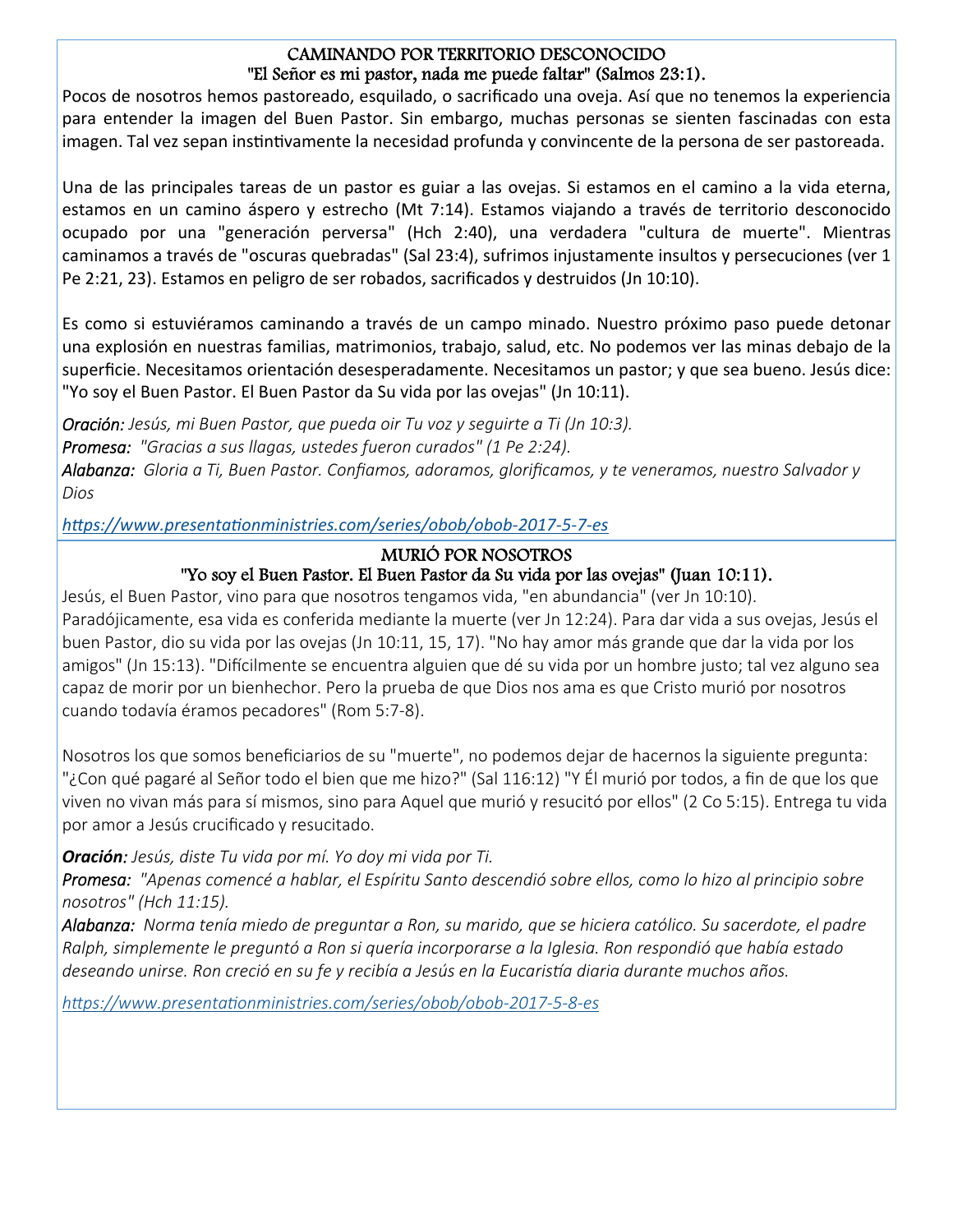## SER MÁS DE LO QUE PUEDES

#### "Y volvieron a preguntarle: ¿Qué signos haces para que veamos y creamos en Ti? ¿Qué obra realizas?" (Juan 6:30).

Le preguntaron a Jesús: "¿Qué obra realizas?" (Jn 6:30). Jesús les contestó no diciéndoles lo que Él hacía, sino quien era Él. Jesús les respondió: "Yo soy el Pan de Vida" (Jn 6:35). La vida en Cristo no es principalmente lo que hacemos, sino lo que somos en Jesús.

Esteban fue un trabajador muy exitoso. Se hizo cargo de un puesto administrativo plagado de dificultades y manejó con éxito el problema (ver Hch 6:1ss). Incluso él estaba dotado en la predicación y en la

evangelización. Sin embargo, Esteban no se ocupó principalmente de continuar su buen trabajo. Su prioridad era ser un discípulo del Señor, incluso si eso significaba que su trabajo en la tierra tenía que terminar cuando Esteban se convirtió en el primer mártir cristiano.

Cuando hacemos hincapié en que somos más de lo que hacemos, no hacemos nuestro trabajo menos importante, sino lo más importante. La obra que expresa lo que somos en Cristo es la obra más importante en el mundo. Cuando nos centramos en ser hijos de Dios, somos entonces trabajadores de Dios en un sentido impresionante.

Que en este tiempo de Pascua, nuestro trabajo pueda surgir de la muerte del orgullo, el egoísmo y la codicia. Que podamos trabajar a causa de lo que somos en Cristo resucitado.

*Oración: Padre, enséñame a ser lo que quieres que yo sea. Que mi hacer siempre pueda venir de mi ser en Ti. Promesa: "El que viene a Mí jamás tendrá hambre; el que cree en Mí jamás tendrá sed" (Jn 6:35). Alabanza: San Atanasio defendió la divinidad de Cristo, a pesar de estar en el exilio durante diecisiete años.* 

*hƩps://www.presentaƟonministries.com/series/obob/obob‐2017‐5‐2‐es* 

#### MOTIVO DE ALEGRÍA (1 PEDRO 1:6)

#### "Cuando llegó y vio la gracia que Dios les había concedido, él se alegró mucho y exhortaba a todos a permanecer fieles al Señor con un corazón firme" (Hechos 11:23).

Me acaban de entregar varias cartas de lectores de Un Pan, Un Cuerpo (UPUC). Cada carta ha sido un estímulo que llega de esos lectores fieles que utilizan UPUC en su tiempo de oración, y todos y cada uno expresa su agradecimiento, aliento y amor. Estos lectores son como Bernabé, ofreciendo estímulo para que permanezcamos firmes en nuestro compromiso para producir UPUC (ver Hch 11:23).

Estas cartas nos dan gran alegría al "ver la gracia que Dios nos ha concedido" (Hch 11:23). Muchos de los que leen UPUC se han comprometido a diario para la oración y la lectura de la Escritura. Ahora asisten a misa con tanta frecuencia como sea posible y cuando no pueden, la siguen en la televisión o la radio. Ahora alegremente difunden la palabra de Dios y son testigos de Jesús desde el abundante amor de sus corazones (Lc 6:45). Un escritor exclama: "Me encanta difundir la Palabra cada vez que tengo la oportunidad".

Damos gracias a Dios por ustedes (1 Tes 1:2; Col 1:3; Fil 1:3) y nos alegramos de vuestra fecundidad para el Señor. Con amor, les "rogamos y les exhortamos en el Señor Jesús...que hagan mayores progresos todavía" (1 Tes 4:1). Ustedes están haciendo grandes cosas; con Jesús se pueden hacer cosas más grandes que nunca antes (Jn 14:12). Continúen "fieles y firmes" en vuestro amor y fecundidad por Jesús (ver Lc 3:8).

*Oración*: Padre, gracias por los testigos con que nos ha rodeado (Heb 12:1). "Qué alegría más grande nos da el amor de los santos" (Sal 16:3).

**Promesa:** "Mis ovejas escuchan Mi voz, yo las conozco y ellas Me siguen" (Jn 10:27-28).

**Alabanza:** Pedro ha estado estudiando las escrituras a diario por más de treinta años. Él da clases semanales de la Biblia usando distintos foros

*hƩps://www.presentaƟonministries.com/series/obob/obob‐2017‐5‐3‐es*